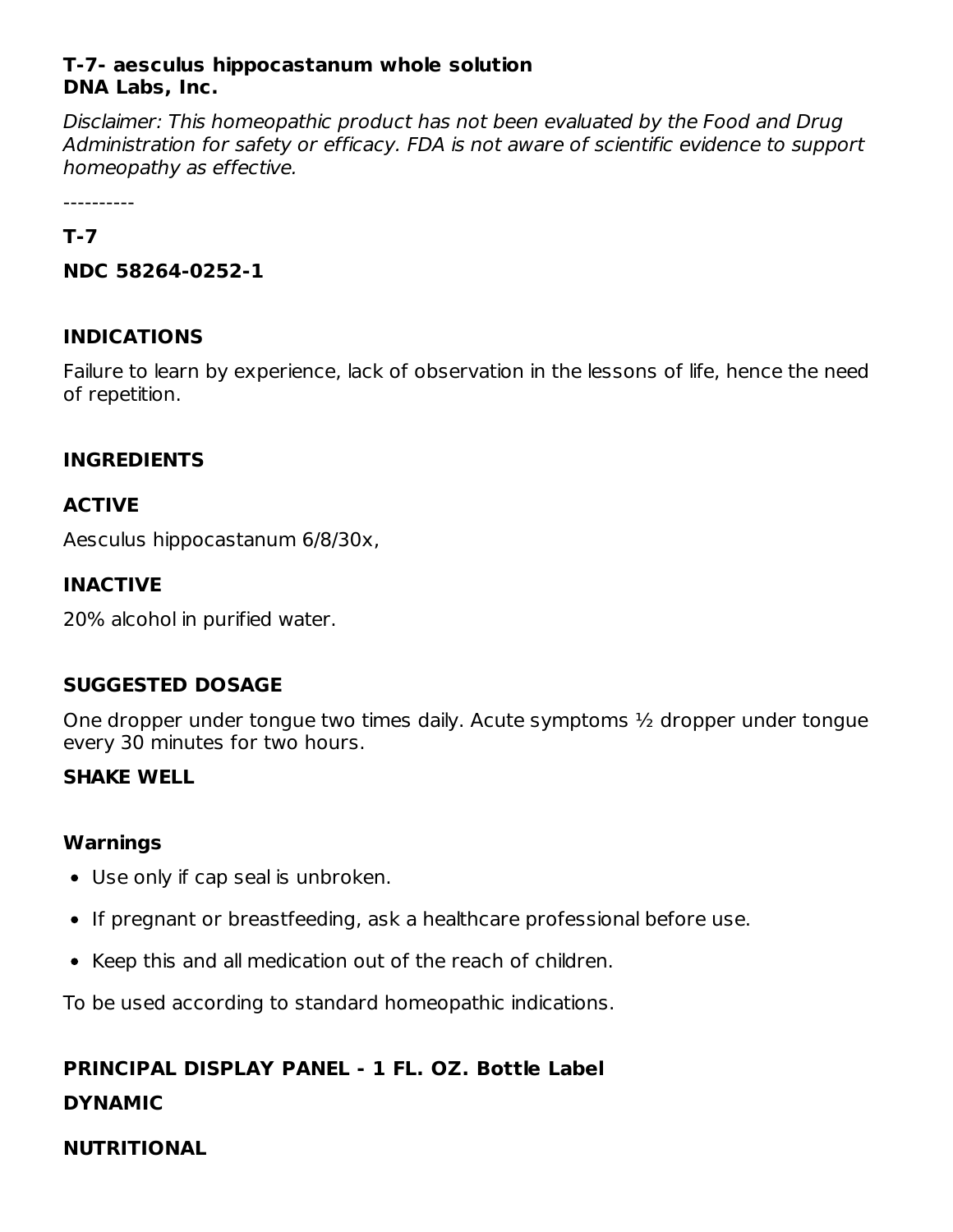# **CHESTNUT BUD FLOWER ESSENCES** 1 FL. OZ.

#### **SUGGESTED DOSAGE:**

One dropper under tongue two times daily. Acute symptoms 1/2 dropper under tongue every 30 minutes for two hours.

#### **SHAKE WELL**

#### **Warnings:**

- . Use only if cap seal is unbroken. · If pregnant or breastfeeding, ask a healthcare professional before use.
- . Keep this and all medication out of the reach of children.

To be used according to standard homeopathic indications.

Rev. 4/22



#### NDC 58264-0252-1

#### **INDICATIONS:**

Failure to learn by experience, lack of observation in the lessons of life, hence the need of repetition.

#### **INGREDIENTS:**

**ACTIVE:** Aesculus hippocastanum 6/8/30x,<br>6/8/30x,<br>INACTIVE: 20% alcohol in purified water.

Mfg for: DNA LABORATORIES, INC. Chelan, WA 98816

| $T - 7$<br>aesculus hippocastanum whole solution                                                    |                                |                            |                                            |  |                                       |                                                         |                                     |                |                      |  |  |  |
|-----------------------------------------------------------------------------------------------------|--------------------------------|----------------------------|--------------------------------------------|--|---------------------------------------|---------------------------------------------------------|-------------------------------------|----------------|----------------------|--|--|--|
|                                                                                                     |                                |                            |                                            |  |                                       |                                                         |                                     |                |                      |  |  |  |
| <b>Product Information</b>                                                                          |                                |                            |                                            |  |                                       |                                                         |                                     |                |                      |  |  |  |
|                                                                                                     | <b>Product Type</b>            |                            | HUMAN OTC DRUG                             |  | <b>Item Code (Source)</b>             |                                                         |                                     | NDC:58264-0252 |                      |  |  |  |
|                                                                                                     | <b>Route of Administration</b> |                            | <b>SUBLINGUAL</b>                          |  |                                       |                                                         |                                     |                |                      |  |  |  |
|                                                                                                     |                                |                            |                                            |  |                                       |                                                         |                                     |                |                      |  |  |  |
| <b>Active Ingredient/Active Moiety</b>                                                              |                                |                            |                                            |  |                                       |                                                         |                                     |                |                      |  |  |  |
| <b>Ingredient Name</b>                                                                              |                                |                            |                                            |  |                                       | <b>Basis of Strength</b>                                |                                     |                | <b>Strength</b>      |  |  |  |
| AESCULUS HIPPOCASTANUM WHOLE (UNII: 2331W47PSX) (AESCULUS<br>HIPPOCASTANUM WHOLE - UNII:2331W47PSX) |                                |                            |                                            |  |                                       | <b>AESCULUS</b><br><b>HIPPOCASTANUM</b><br><b>WHOLE</b> |                                     |                | 30 [hp_X]<br>in 1 ml |  |  |  |
|                                                                                                     |                                |                            |                                            |  |                                       |                                                         |                                     |                |                      |  |  |  |
|                                                                                                     | <b>Inactive Ingredients</b>    |                            |                                            |  |                                       |                                                         |                                     |                |                      |  |  |  |
| <b>Ingredient Name</b>                                                                              |                                |                            |                                            |  |                                       | <b>Strength</b>                                         |                                     |                |                      |  |  |  |
|                                                                                                     | ALCOHOL (UNII: 3K9958V90M)     |                            |                                            |  |                                       |                                                         |                                     |                |                      |  |  |  |
| <b>WATER (UNII: 059QF0KO0R)</b>                                                                     |                                |                            |                                            |  |                                       |                                                         |                                     |                |                      |  |  |  |
|                                                                                                     |                                |                            |                                            |  |                                       |                                                         |                                     |                |                      |  |  |  |
|                                                                                                     | <b>Packaging</b>               |                            |                                            |  |                                       |                                                         |                                     |                |                      |  |  |  |
| #                                                                                                   | <b>Item Code</b>               | <b>Package Description</b> |                                            |  | <b>Marketing Start</b><br><b>Date</b> |                                                         | <b>Marketing End</b><br><b>Date</b> |                |                      |  |  |  |
|                                                                                                     | NDC:58264-                     |                            | 29.57 mL in 1 BOTTLE, GLASS; Type 0: Not a |  | 01/01/1000                            |                                                         |                                     |                |                      |  |  |  |